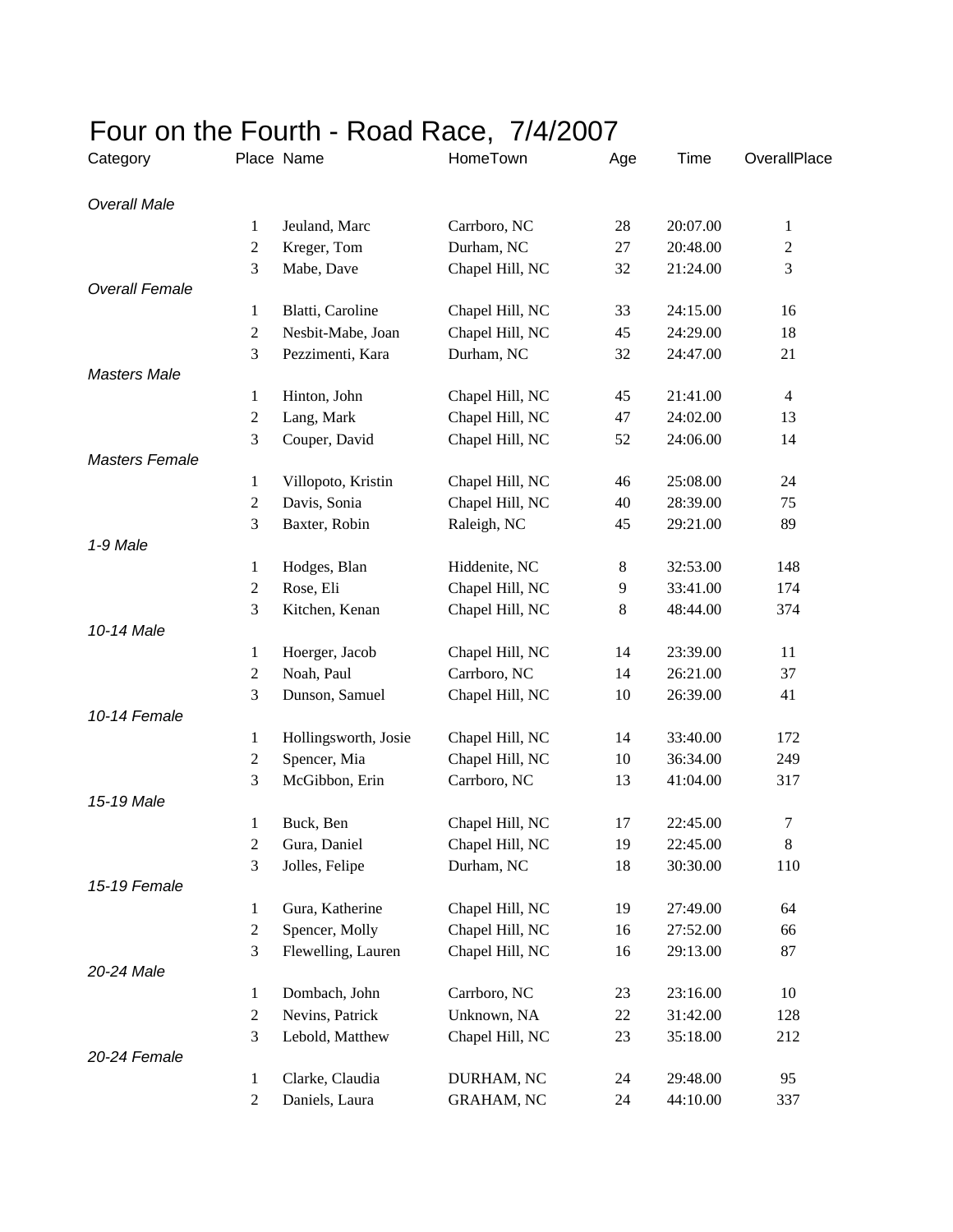| $\mathbf{1}$<br>King, Geoff        | Chapel Hill, NC   | 28 | 21:53.00 |     |
|------------------------------------|-------------------|----|----------|-----|
|                                    |                   |    |          | 5   |
| $\overline{2}$<br>Brooks, Adam     | Carrboro, NC      | 27 | 23:54.00 | 12  |
| 3<br>Pederson, Craig               | Cary, NC          | 26 | 25:21.00 | 27  |
| 25-29 Female                       |                   |    |          |     |
| Hoelzer, Martha<br>$\mathbf{1}$    | Unknown, NA       | 29 | 26:48.00 | 43  |
| $\sqrt{2}$<br>Jania, Leigh         | Durham, NC        | 29 | 29:24.00 | 90  |
| 3<br>Erisman, Leigh                | Chapel Hill, NC   | 29 | 30:04.00 | 101 |
| 30-34 Male                         |                   |    |          |     |
| Page, Jason<br>$\mathbf{1}$        | Carrboro, NC      | 33 | 22:03.00 | 6   |
| Dunson, David<br>$\overline{c}$    | Chapel Hill, NC   | 34 | 22:51.00 | 9   |
| 3<br>linney, george                | Durham, NC        | 32 | 24:12.00 | 15  |
| 30-34 Female                       |                   |    |          |     |
| $\mathbf{1}$<br>Horne, Meredith    | Chapel Hill, NC   | 31 | 27:17.00 | 55  |
| Boone, Janne<br>$\boldsymbol{2}$   | Chapel Hill, NC   | 32 | 27:58.00 | 67  |
| 3<br>Rountree, Sage                | Chapel Hill, NC   | 34 | 29:08.00 | 85  |
| 35-39 Male                         |                   |    |          |     |
| $\mathbf{1}$<br>Desormeau, Marc    | Chapel Hill, NC   | 37 | 25:19.00 | 25  |
| $\overline{2}$<br>Hoover, Chris    | Chapel Hill, NC   | 35 | 26:30.00 | 38  |
| 3<br>ames, warwick                 | Chapel Hill, NC   | 39 | 26:59.00 | 49  |
| 35-39 Female                       |                   |    |          |     |
| Certain, Kim<br>$\mathbf{1}$       | Chapel Hill, NC   | 39 | 24:48.00 | 22  |
| $\overline{2}$<br>Wallace, Heather | Carrboro, NC      | 36 | 25:20.00 | 26  |
| 3<br>Kaiser, Nancy                 | Durham, NC        | 36 | 27:03.00 | 52  |
| 40-44 Male                         |                   |    |          |     |
| Sawyer, Simon<br>$\mathbf{1}$      | Chapel Hill, NC   | 40 | 24:26.00 | 17  |
| Smith, Jim<br>$\boldsymbol{2}$     | Chapel Hill, NC   | 44 | 24:44.00 | 20  |
| 3<br>Bishop, Paul                  | <b>GRAHAM, NC</b> | 43 | 26:07.00 | 32  |
| 40-44 Female                       |                   |    |          |     |
| Carswell, Lori<br>$\mathbf{1}$     | Chapel Hill, NC   | 44 | 31:50.00 | 129 |
| Kadens, Marcia<br>$\overline{2}$   | Long Grove, IL    | 44 | 32:05.00 | 134 |
| 3<br>Kinyamu, Harriet              | Cary, NC          | 42 | 32:29.00 | 140 |
| 45-49 Male                         |                   |    |          |     |
| $\mathbf{1}$<br>Prabucki, Bernard  | Carrboro, NC      | 45 | 24:37.00 | 19  |
| $\boldsymbol{2}$<br>leone, Zu      | Chapel Hill, NC   | 49 | 25:49.00 | 31  |
| 3<br>Burns, Chandler               | Chapel Hill, NC   | 45 | 26:16.00 | 35  |
| 45-49 Female                       |                   |    |          |     |
| Wilkerson, Kari<br>$\mathbf{1}$    | Mebane, NC        | 45 | 30:25.00 | 109 |
| Branson, Sheri<br>$\mathfrak{2}$   | Chapel Hill, NC   | 49 | 30:50.00 | 119 |
| 3<br>Coppola, Susan                | Chapel Hill, NC   | 49 | 31:59.00 | 133 |
| 50-54 Male                         |                   |    |          |     |
| Astrachan, Owen<br>1               | Chapel Hill, NC   | 51 | 24:53.00 | 23  |
| $\mathfrak{2}$<br>Risku, Dan       | Chapel Hill, NC   | 50 | 26:10.00 | 34  |
| 3<br>Hansen, Jan                   | Chapel Hill, NC   | 53 | 26:17.00 | 36  |
| 50-54 Female                       |                   |    |          |     |
| Slydel, Irene<br>1                 | Chapel Hill, NC   | 51 | 30:07.00 | 103 |
| $\overline{c}$<br>Brady, Ann       | Mebane, NC        | 51 | 31:12.00 | 124 |